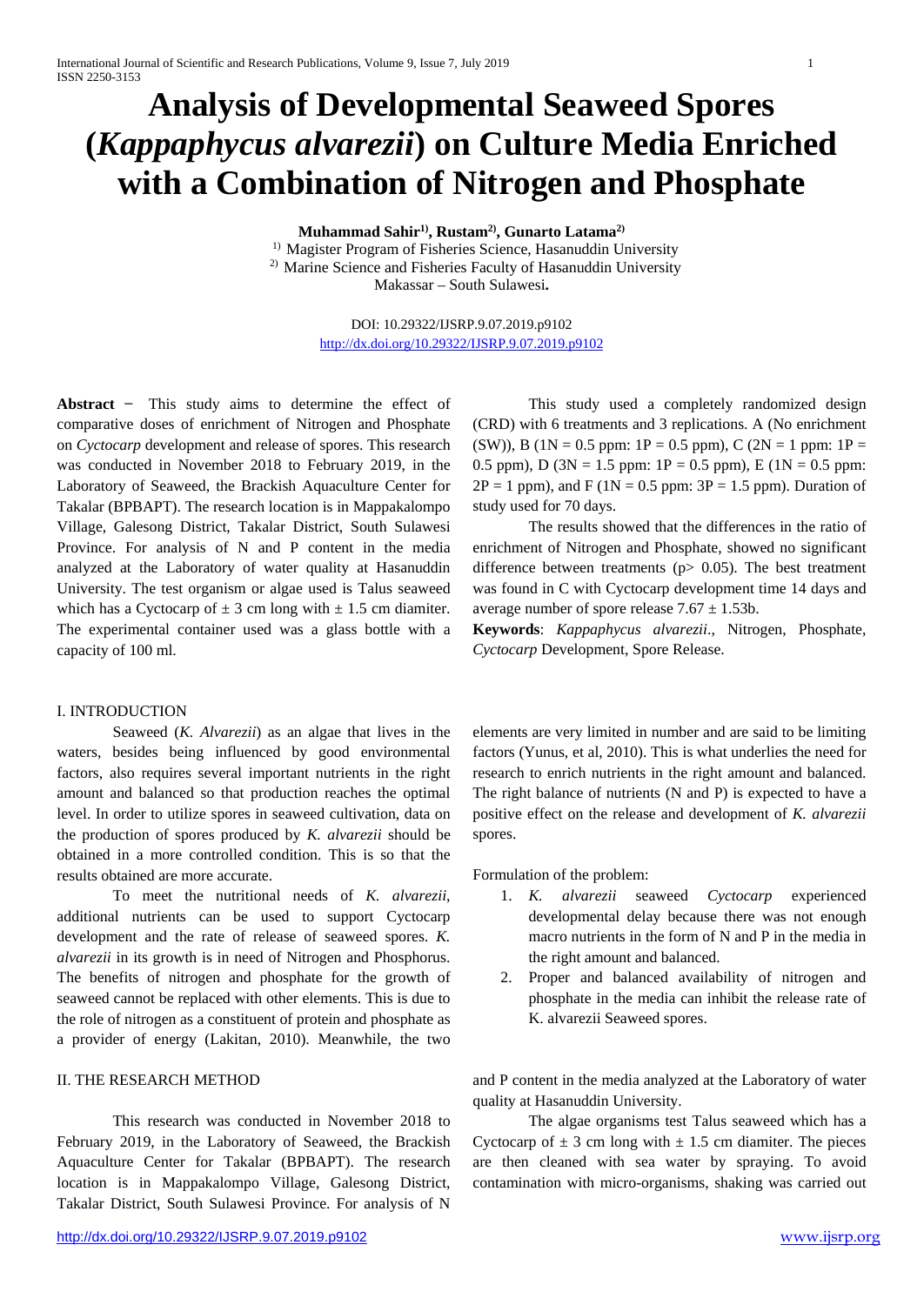using  $\pm$  100 ml seawater which was given 1% iodine for 3 minutes, then rinsed 3 times.

The experimental container used was a glass bottle with a capacity of 100 ml but only filled with 80 ml of media. Before using other containers and tools washed to avoid possible contamination during the research process. The container is then cleaned by using tissue that has been given alcohol along with all the tools used. The next stage, all research equipment was sterilized by autoclaving at 121ºC for 1 hour.

The process of making N and P solutions begins with making a stock solution of 500 ppm each. Determination of stock doses can be determined using the formula:

 $ppm = \frac{Weight \space of \space soluble}{Solution \space weight} \times 1.000.000$ 

Water is used to make each stock solution using aquabides. Each stock solution is made 500 ml each. Aquabides are used as much as 500 ml and placed in a measuring cup with a capacity of 1000 ml or 1 liter of water. Element N (NaH2PO4) was used as much as 1 mg then put into aquabides prepared. The stock media, heated by using a hot plate and magnetic stirrer as a stirrer during the heating process. The heating process is carried out for  $\pm$  10 minutes (until the solution boils). The same is done for making P elements ( $NaNo<sub>3</sub>$ ).

The cooled stock solution is then used as a solution for making maintenance media. Dilution of the stock solution is used according to the dosage in each treatment. The desired dose is determined using a dilution formula, namely: M1 X V1  $= M2 X V2$ .

Known:

 $M1 =$  Initial substance concentration

 $V1 =$  Initial volume

- $M2 =$  Concentration after dilution
- $V2 = Volume$  after dilution.

After the calculation of media dilution, 3 doses of concentration were made, namely 0.5 ppm, 1 ppm, and 1.5 ppm. Based on these doses, the amount of stock solution used is 0.5 ml, 1 ml, and 1.5 ml. The dosage determination was also carried out on P elements. Each study container will be filled with 80 ml of media water with a ratio of 50:50. So each

# III. RESULTS

A. Development of *Cyctocarp*.

concentration of comparison will be used 40 ml for the concentration of N and 40 ml for P.

In the maintenance process the talus is carried out in a closed and controlled room with a temperature of 30ºC. The salinity used in the media is  $\pm$  31 ppt, the salinity is considered the best salinity in the process of releasing spores and the growth of seaweed (Hariyati, 2014). Talus which is kept in a glass bottle and then installed a raffia rope as a substrate for spores that have been released.

The lighting source will use 18 watt fluorescent lamps with  $\pm$  1000 lux light intensity (Syamsuddin, 2013). According to Prihatman (2000), fluorescent lamps produce larger light with lower power than incandescent lamps. This lamp has a lower temperature than an incandescent lamp so it is suitable for supplying light to plants. Lighting settings (dark and light) are adjusted to conditions in nature, namely: 12 hours of light and 12 hours of darkness using a timer. Media water changes are carried out every 7 days or when a change is needed at any time. Observation of Cyctocarp development is done by observing its development once every day.

The spores produced in each study container were observed using a microscope once a day with 40x magnification on a microscope. If the spores produced are small, manual calculation is done through direct observation of the substrate using a microscope. More spores and manual calculations are difficult, so they are calculated using Haemocytometer and converted into formulas to determine the density of spores / ml. Spore density per ml was calculated using the formula Gabriel & Riyatno (1989) as follows:

$$
C = \frac{t}{N X 0.25} X 10^{16}
$$

Known:

 $C =$  Spore density / ml per ml solution.

 $=$  The total number of spores in the sample box observed.

N = Number of sample boxes observed.

0,25= Is a use correction factorsmall scale sample box inside Haemocytometer.

The time needed for *Cyctocarp* development in each treatment is presented in Table 1.

|  |  |  |  |  | Table 1. The time needed for Cyctocarp development in each treatment. |  |  |  |  |
|--|--|--|--|--|-----------------------------------------------------------------------|--|--|--|--|
|--|--|--|--|--|-----------------------------------------------------------------------|--|--|--|--|

| Cyctocarp Development process | Time Needed (Days) |                |                |           |                |                |  |  |
|-------------------------------|--------------------|----------------|----------------|-----------|----------------|----------------|--|--|
|                               | P <sub>1</sub>     | P <sub>2</sub> | P <sub>3</sub> | <b>P4</b> | P <sub>5</sub> | P <sub>6</sub> |  |  |
| A                             |                    |                |                |           |                |                |  |  |
| в                             |                    |                |                |           |                |                |  |  |
|                               |                    |                | n              |           |                |                |  |  |
|                               | 10                 |                | −              | h         | $\Omega$       |                |  |  |
| Е                             | 12                 | 12             | Q              | O         | 10             | 10             |  |  |
| E                             | 5                  | 14             |                | 11        | 12             |                |  |  |
| G                             | <u>π</u>           | 16             | 14             | 13        | 15             | 15             |  |  |
| Н                             | 18                 | 15             | 15             | 14        | 16             | 16             |  |  |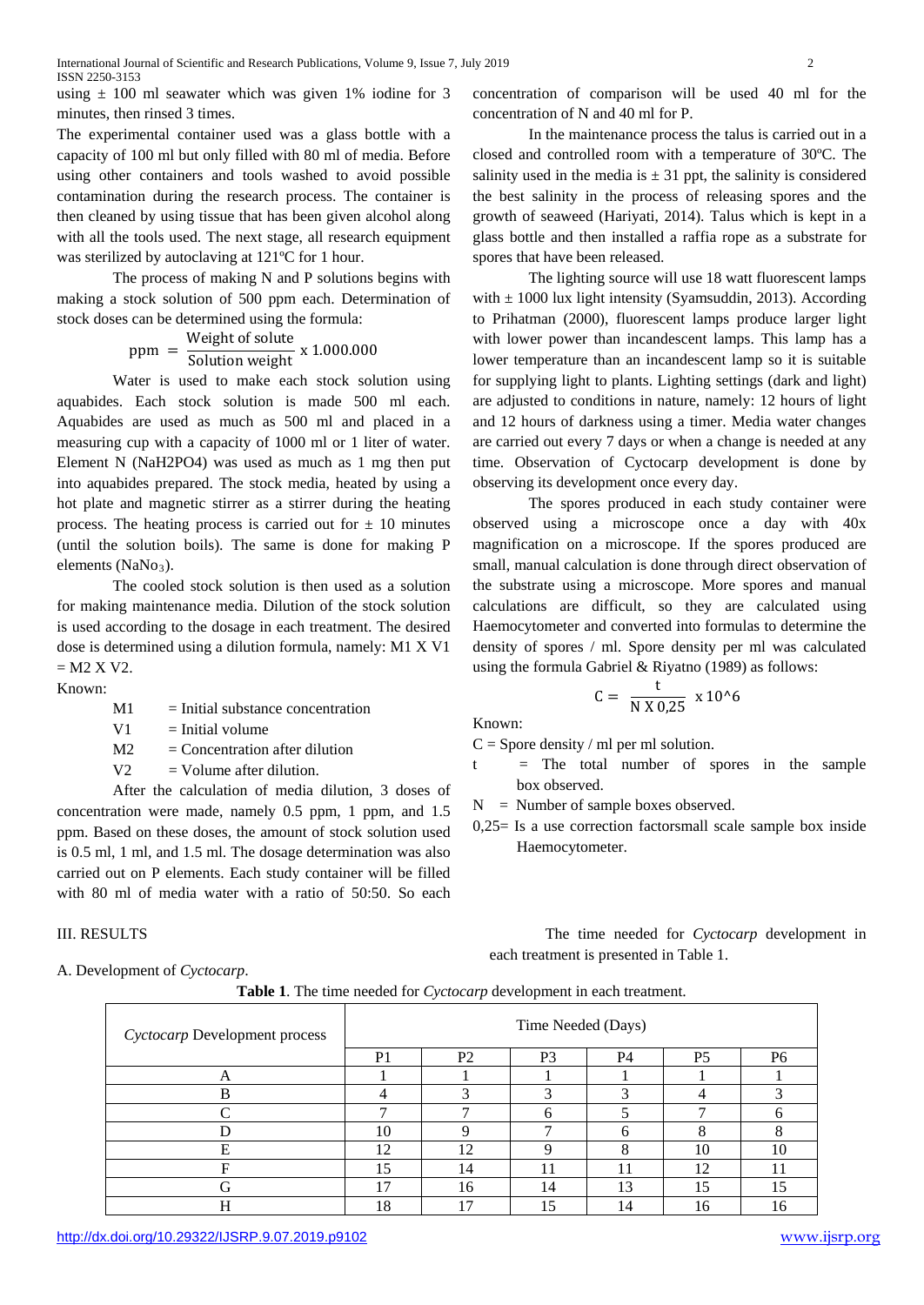The process of developing *Cystocarp* and spores produced based on the results of observations or histological tests in each of its developments, are presented in Table 2.

# **Table 2**. The process of *Cystocarp* development based on observations and histological tests.

| $\boldsymbol{\mathrm{Thallus}}$ | Elargement (10x) | <b>Information</b>                          |  |
|---------------------------------|------------------|---------------------------------------------|--|
|                                 | A.AX             | The medulla thallus has no<br>spore         |  |
|                                 |                  | The medulla thallus is a<br>spore (circle). |  |
|                                 |                  | The medulla thallus is a<br>spore (circle). |  |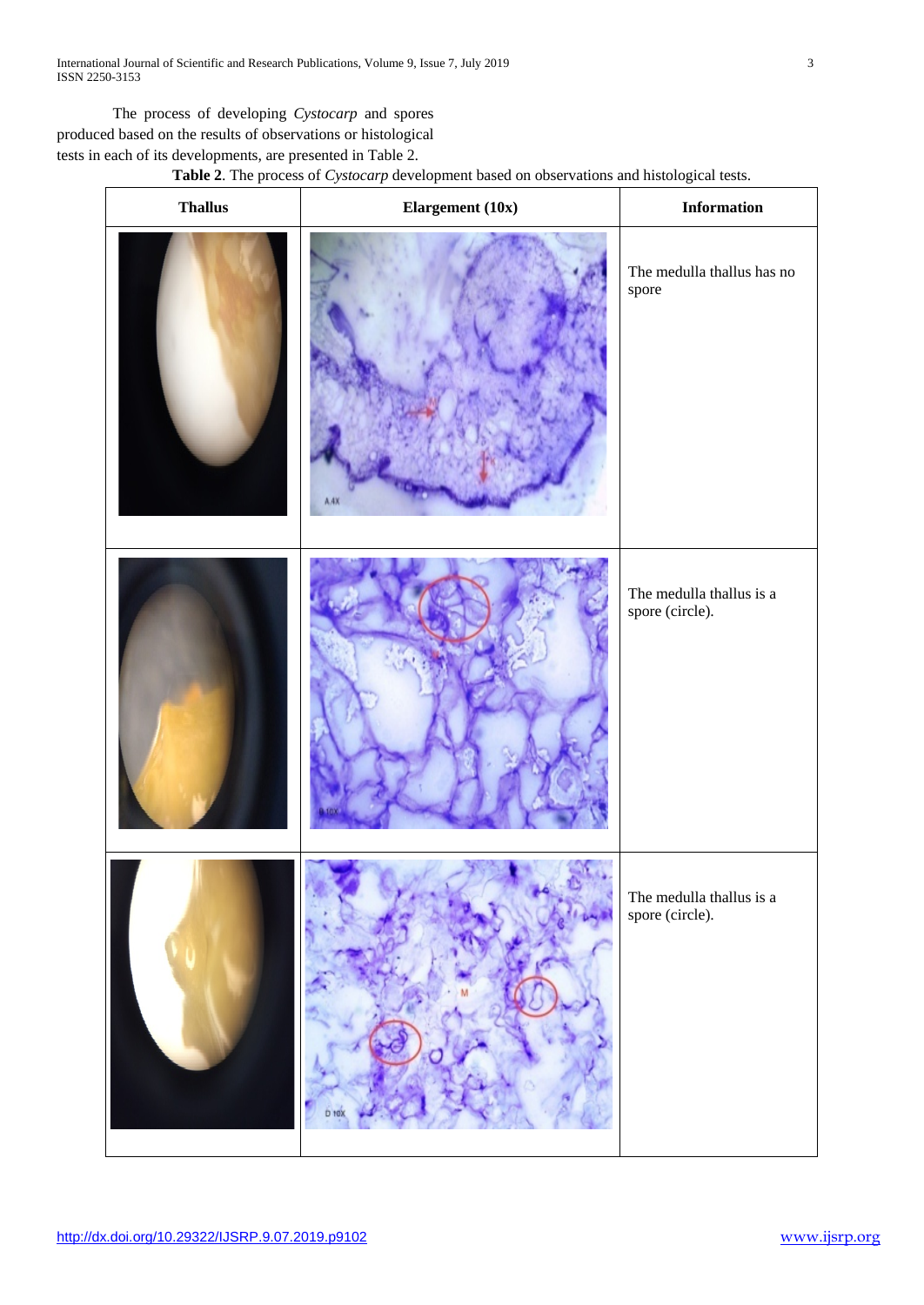

The fastest development of *Cytocarp* in releasing spores is found in treatment D, it only takes 14 days to get to the spore release stage. Comparison of the addition of N and P in media with a ratio of 3: 1 is considered the best treatment of all treatments. This is because the time needed by *Cyctocarp* to develop faster than other treatments. Faster development is due to the content of N three times more than the element P given. This opinion is in accordance with the statement from Wibowo *et al*., (2009), that an appropriate comparison in the waters between elements N and P, where element N is three times greater than the element P. Not fulfilling one element will result in a decrease in the quality and quantity of production.

Nitrogen and phosphate are very important for seaweed in regulating metabolism and reproduction. Growth can be achieved well if seaweed is sufficient for nitrogen and phosphate. Seaweed can utilize nitrogen and phosphate through the diffusion process in all parts of the body (Djafar, 2011). The more often seaweed absorbs nitrogen and phosphate in maintenance media, the faster the growth and maturity of *Cyctocarp*. Nitrogen and phosphate are very important for seaweed in regulating metabolism and reproduction. Growth can be achieved well if seaweed is sufficient for nitrogen and phosphate. According to Yu and Yang, (2008), that the utilization of nitrogen and phosphate by

seaweed is not only from the concentration in the environment, but also with the concentration of internal nitrogen and phosphate in the talus tissue of seaweed.

Nitrogen seaweed extraction and storage can be affected by concentrations of inorganic nitrogen in water. Low concentrations of nitrogen and phosphate in the environment cannot meet the need for seaweed for nitrogen and phosphate for further use, but seaweed has the ability to assimilate and store nutrients from its environment especially at low concentrations (Sakdiah, 2009). Among the elements in nature, N and P elements are the most important elements and are also the main factors that determine water fertility (Handayani, 1999). According to Sidabat (1973), nitrogen is an element that plants need in the process of photosynthesis, also an important component in protoplasm. Based on various statements, it can be seen that the benefits of the elements N and P play a significant role in the development and growth of *Cyctocarp K. alvarezii*. These statements also show that treatment D, which is the ratio of N and P to media with 3: 1, can be considered the best treatment of all treatments.

B. Release of spores.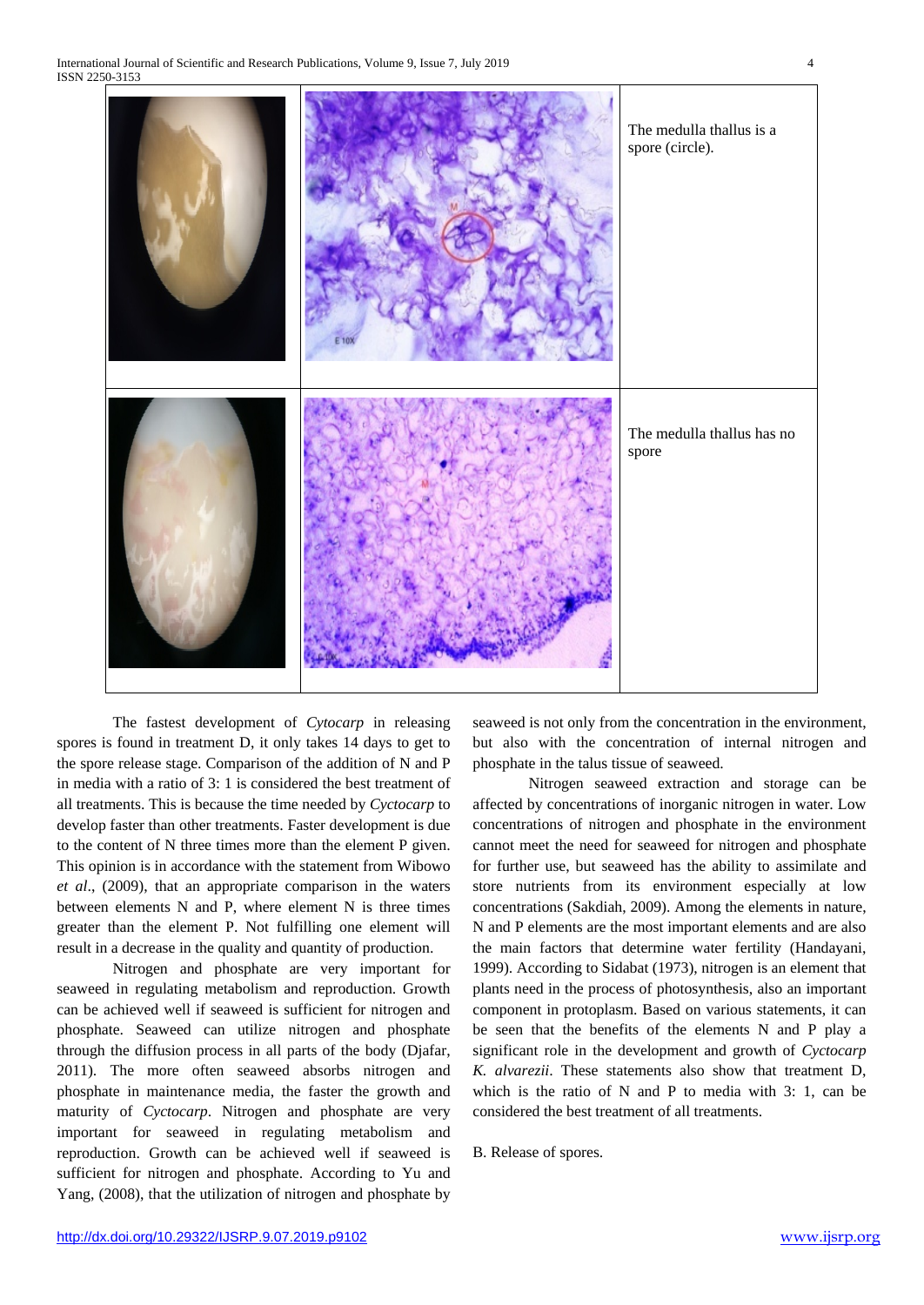Spore release data Gathering sea *K. alvarezii* with different comparison of N and P content, in each treatment is shown in Annex 3. The average yield of spore release is then presented in picture 1.



Picture 8. Average amount of *K. alvarezii* spore release in each treatment. Description: The same letter shows the treatment does not have a significant effect  $(p > 0.05)$  on the Amount release of *K. alvarezii* spores.

The high number of spores produced in treatment D was compared to other treatments, with the average spores which were successfully released from  $7.67 \pm 1.53b$ , because the nitrogen and phosphate content in the talus increased. Giving N and P to media with a ratio of 3: 1 provides better nutrition for *Cyctocarp*. Based on the treatment of nutrition it was seen that the nitrate value in treatment D was 0.282 ppm. This is in the opinion of Boyd (1990), the lowest tolerance limit of nitrate for algal growth is 0.1 ppm while the highest limit is 1 ppm. Mean while ammonium levels in the media were 0.0015 higher than other treatments. The content is also still in a good level for seaweed. Hartomo & Widiatmoko (1994) stated that ammonium levels that are feasible for seaweed growth are 0.5 ppm.

The entry of nitrogen into the body tissues of seaweed through a diffusion process that occurs in all parts of the seaweed thalli. The diffusion process is the transfer of ions from one place to another (Salusbury and Ross, 1992). The absorbed nitrogen is processed through stages, namely: nitrogen fixation, nitrification, assimilation, and denitrification and ammonification. The process of fixation, nitrification, denitrification and ammonification is generally carried out by bacteria, while the assimilation process is carried out by plants including algae (Iksan 2005).

In addition to the nitrogen content in the media, seaweed also requires a certain level of phosphate as a provider of energy (Lakitan, 2010). Energy in seaweed is needed in sufficient quantities to be able to release spores. Phosphate in the media containing 4.0859 ppm is still good in the process of

limiting factors for not yet optimal spores produced by each treatment.

### **CONCLUSION**

Based on the results of research that has been done, it can be concluded that:

spore release. According to Gusriana (2006), the proper range of phosphate for seaweed growth is 0.9-1.8 ppm. While according to Effendi (2003) the range is 0.02-1 ppm. The high phosphate content in the media does not make seaweed respond negatively. This is because algae is able to absorb phosphate beyond its needs (Luxury consumtion) and besides it is also able to absorb phosphate at very low concentrations. This is because algae have alkaline phosphatase enzymes which can convert phosphate to orthoposphate which is ready to use. This is one of the causes of the fast depletion of orthoposphate in the waters. Phosphate deficiency will be more critical for aquatic plants including algae (Djafar, 2011).

Yu and Yang (2008) state that increased nutrient supply can improve the physiological process of seaweed, which in turn can increase assimilation. Nitrogen and phosphate added to the media and into research containers are utilized by seaweed. Increased nutrition in the talus of seaweed makes the *Cyctocarp* in treatment D release more spores than other treatments. Although each treatment is considered successful in the process of releasing spores. However, the results obtained are considered still not optimal. This is suspected because the need for other nutrients is still not fulfilled for seaweed. To grow and develop, seaweed also needs a variety of essential nutrients to support the growth and reproduction process. There are several important nutrients found in PES fertilizers which are also needed by seaweed such as vitamin B12, Thiamine, Biotin, MnSO4, H2BO3, ZnSO4, CoSO4, and Fe (Inscription, 2016). These various nutrients are thought to be Treatment D with a ratio of N and P elements of 3: 1 was the best treatment of all treatments, in the fastest Cyctocarp development process with 14 days and spore release 7.67  $\pm$ 1.53b.

#### SUGGESTION